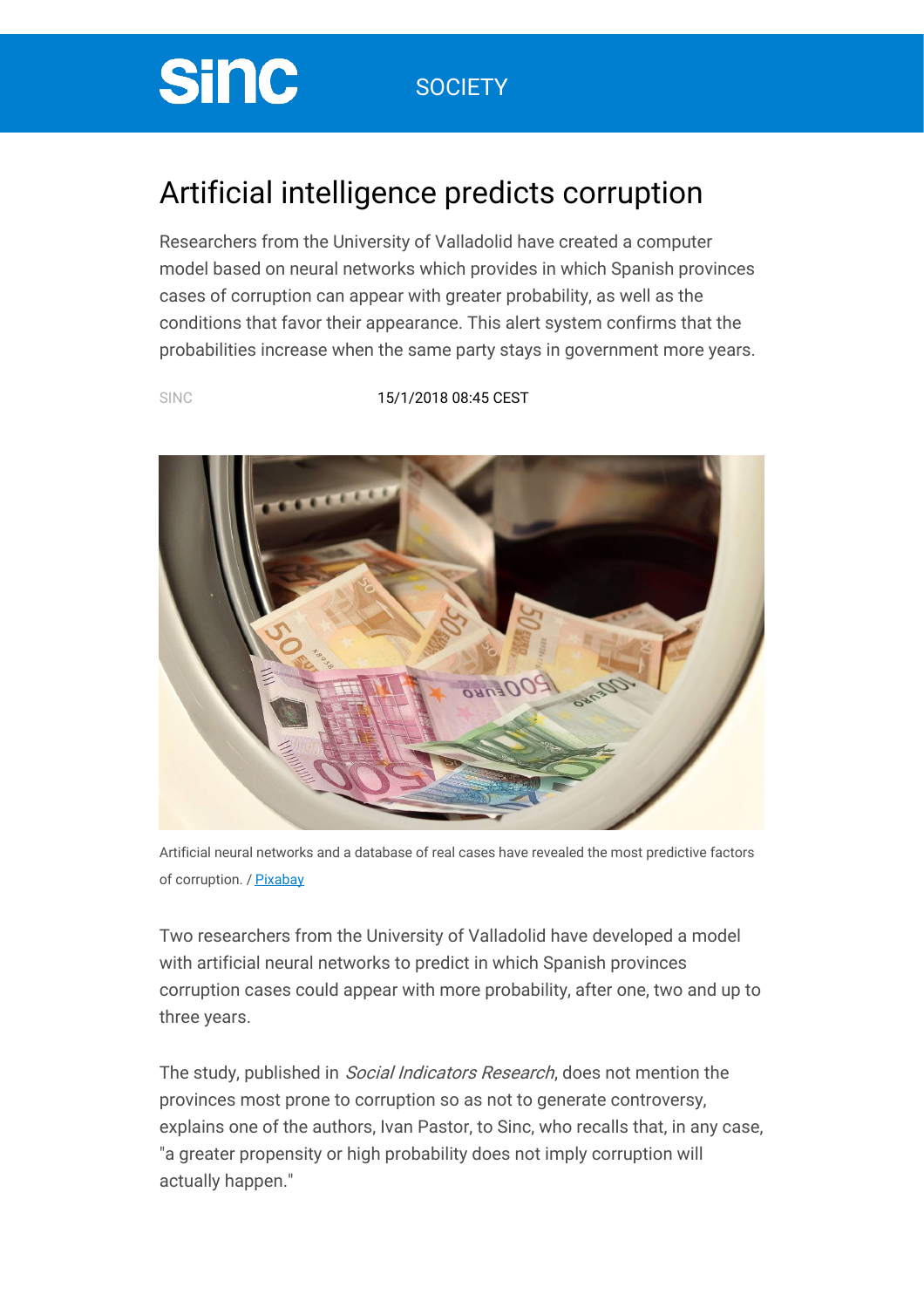### **SOCIETY**

# **Sinc**

The model confirms that the increase in the number of years in the government of the same political party increases the chances of corruption

The data indicate that the real estate tax (*Impuesto de Bienes Inmuebles*), the exaggerated increase in the price of housing, the opening of bank branches and the creation of new companies are some of the variables that seem to induce public corruption, and when they are added together in a region, it should be taken into account to carry out a more rigorous control of the public accounts.

"In addition, as might be expected, our model confirms that the increase in the number of years in the government of the same political party increases the chances of corruption, regardless of whether or not the party governs with majority," says Pastor.

"Anyway, fortunately - he adds -, for the next years this alert system predicts less indications of corruption in our country. This is mainly due to the greater public pressure on this issue and to the fact that the economic situation has worsened significantly during the crisis".

#### **Database with real cases**

To carry out the study, the authors have relied on all cases of corruption that appeared in Spain between 2000 and 2012, such as the Mercasevilla case (in which the managers of this public company of the Seville City Council were charged) and the Baltar case (in which the president of the Diputación de Ourense was sentenced for more than a hundred contracts "that did not complied with the legal requirements").

The collection and analysis of all this information has been done with neural networks, which show the most predictive factors of corruption. "The use of this AI technique is novel, as well as that of a database of real cases, since until now more or less subjective indexes of perception of corruption were used, scorings assigned to each country by agencies such as Transparency International, based on surveys of businessmen and national analysts", highlights Pastor.

The authors hope that this study will contribute to better direct efforts to end